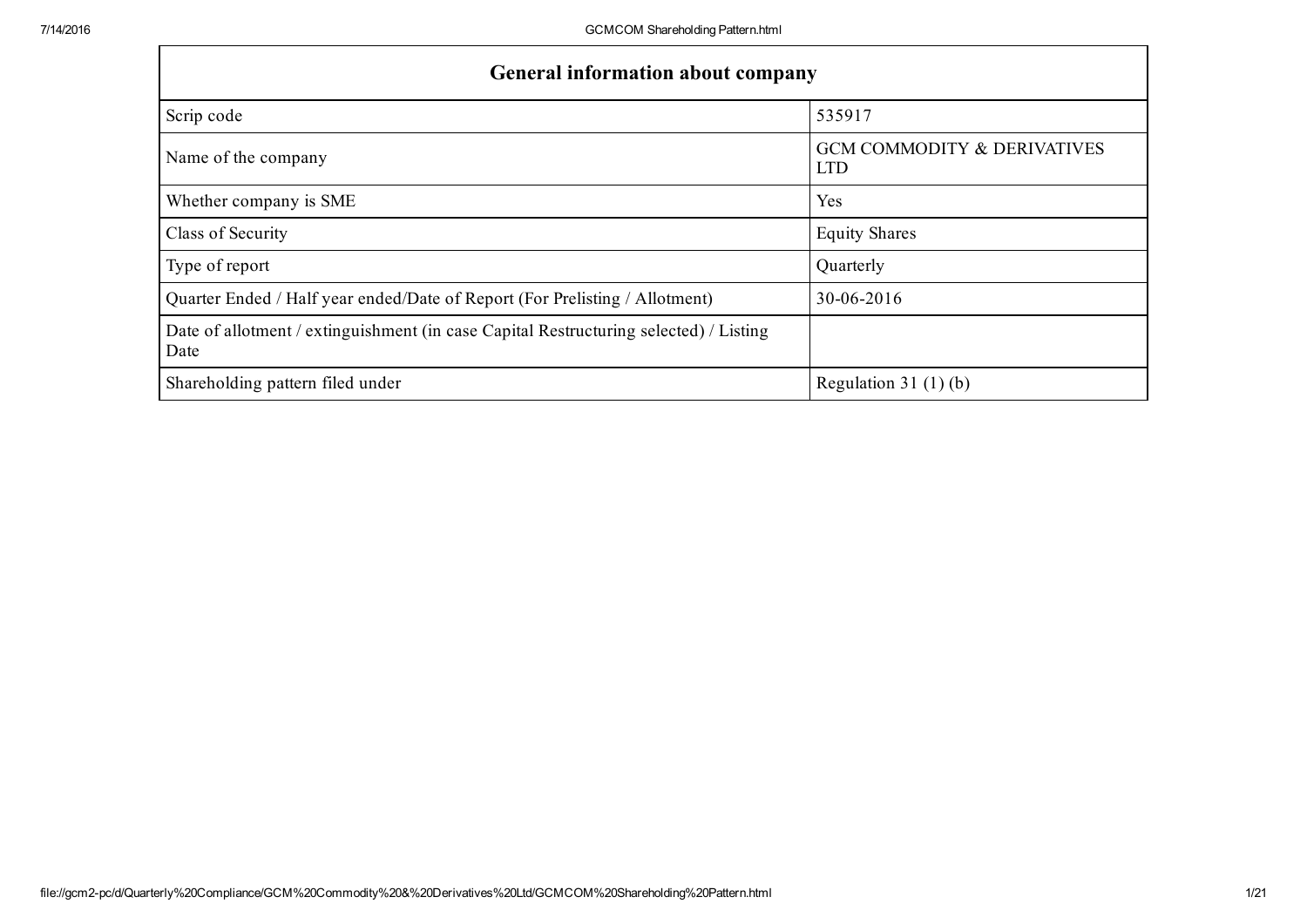| Sr. No. | Particular                                                                             | Yes/No         |
|---------|----------------------------------------------------------------------------------------|----------------|
|         | Whether the Listed Entity has issued any partly paid up shares?                        | No.            |
|         | Whether the Listed Entity has issued any Convertible Securities?                       | N <sub>0</sub> |
|         | Whether the Listed Entity has issued any Warrants?                                     | No             |
|         | Whether the Listed Entity has any shares against which depository receipts are issued? | No.            |
|         | Whether the Listed Entity has any shares in locked-in?                                 | <b>Yes</b>     |
| 6       | Whether any shares held by promoters are pledge or otherwise encumbered?               | N <sub>0</sub> |
|         | Whether company has equity shares with differential voting rights?                     | No             |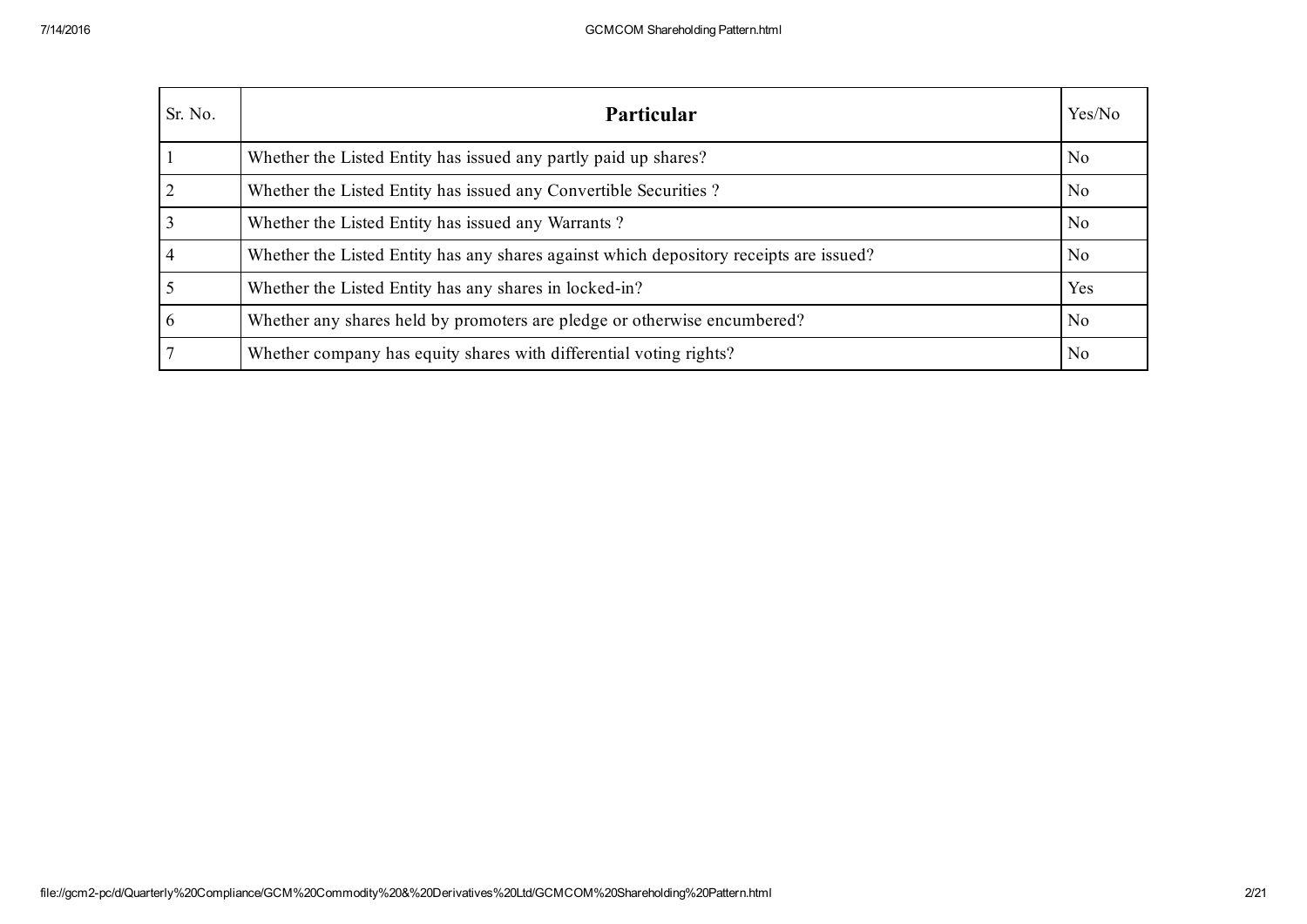|                                           | <b>Table I - Summary Statement holding of specified securities</b> |                                  |                                   |                   |                          |                                                                    |                                                                                                                      |                                                                  |               |         |                      |  |
|-------------------------------------------|--------------------------------------------------------------------|----------------------------------|-----------------------------------|-------------------|--------------------------|--------------------------------------------------------------------|----------------------------------------------------------------------------------------------------------------------|------------------------------------------------------------------|---------------|---------|----------------------|--|
| Category<br>of<br>Category<br>(I)<br>(II) |                                                                    | No. of                           |                                   | No. Of<br>Partly  | No. Of<br>shares         | Total nos.<br>shares<br>held (VII)<br>$= (IV) +$<br>$(V)$ + $(VI)$ | Shareholding as a<br>% of total no. of<br>shares (calculated as<br>per SCRR, 1957)<br>(VIII) As a % of<br>$(A+B+C2)$ | Number of Voting Rights held in<br>each class of securities (IX) |               |         |                      |  |
|                                           | shareholder                                                        | Nos. Of<br>shareholders<br>(III) | fully paid<br>up equity<br>shares | paid-up<br>equity | underlying<br>Depository |                                                                    |                                                                                                                      | No of Voting (XIV)<br>Rights                                     |               |         | Total as<br>$a\%$ of |  |
|                                           |                                                                    |                                  | held (IV)                         | shares<br>held(V) | Receipts<br>(VI)         |                                                                    |                                                                                                                      | Class<br>eg: X                                                   | Class<br>eg:y | Total   | $(A+B+C)$            |  |
| (A)                                       | Promoter<br>$\&$<br>Promoter<br>Group                              | 7                                | 3917000                           |                   |                          | 3917000                                                            | 52.74                                                                                                                | 3917000                                                          |               | 3917000 | 52.74                |  |
| (B)                                       | Public                                                             | 288                              | 3510000                           |                   |                          | 3510000                                                            | 47.26                                                                                                                | 3510000                                                          |               | 3510000 | 47.26                |  |
| (C)                                       | Non<br>Promoter-<br>Non Public                                     |                                  |                                   |                   |                          |                                                                    |                                                                                                                      |                                                                  |               |         |                      |  |
| (C1)                                      | <b>Shares</b><br>underlying<br><b>DRs</b>                          |                                  |                                   |                   |                          |                                                                    |                                                                                                                      |                                                                  |               |         |                      |  |
| (C2)                                      | Shares held<br>by<br>Employee<br>Trusts                            |                                  |                                   |                   |                          |                                                                    |                                                                                                                      |                                                                  |               |         |                      |  |
|                                           | Total                                                              | 295                              | 7427000                           |                   |                          | 7427000                                                            |                                                                                                                      | 7427000                                                          |               | 7427000 | 100                  |  |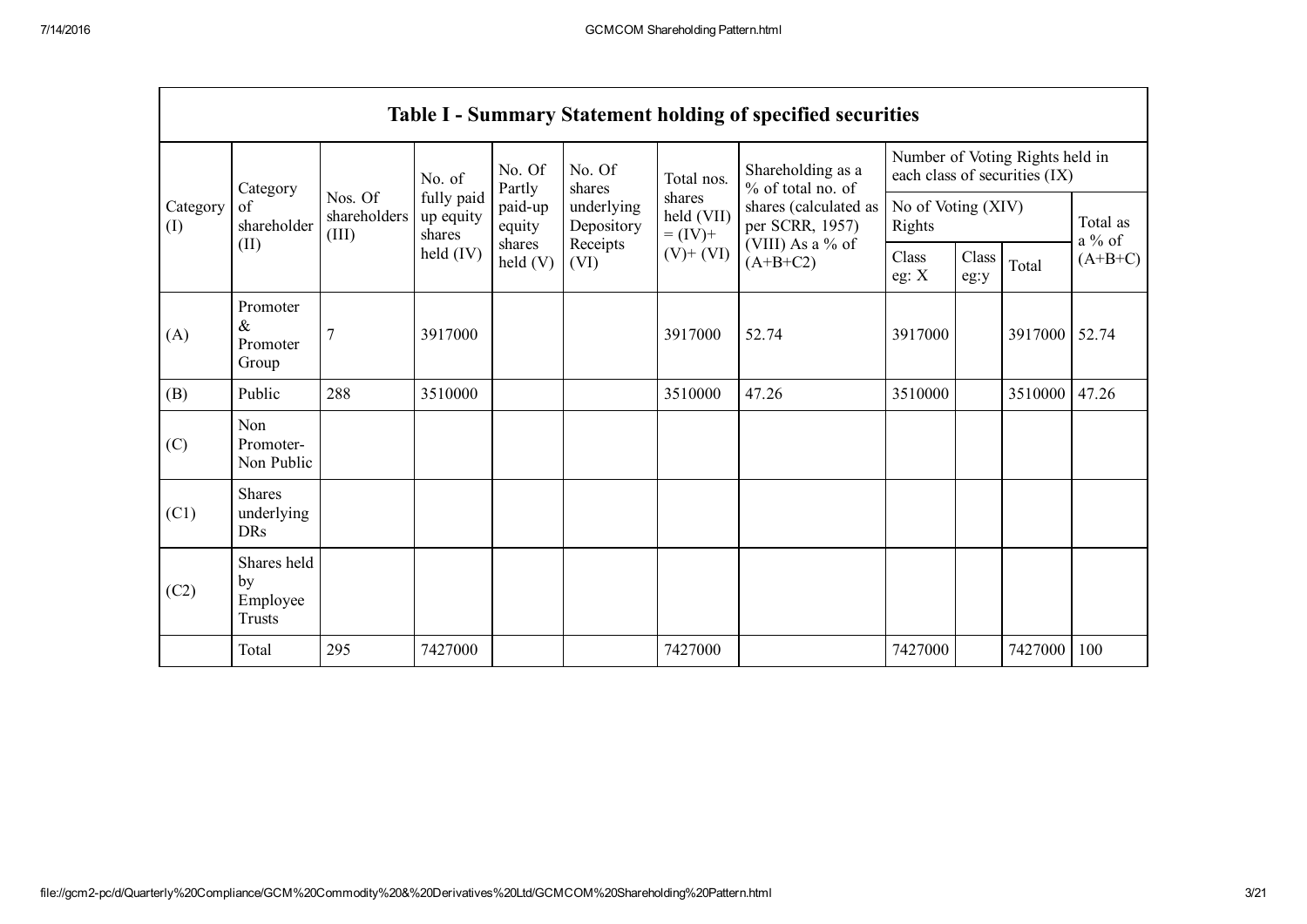|                 | <b>Table I - Summary Statement holding of specified securities</b> |                                                                                                        |                                       |                                                                                                                         |                                                                                                                                                                                         |                                        |                                                         |                                                                               |                                                  |                                       |  |  |
|-----------------|--------------------------------------------------------------------|--------------------------------------------------------------------------------------------------------|---------------------------------------|-------------------------------------------------------------------------------------------------------------------------|-----------------------------------------------------------------------------------------------------------------------------------------------------------------------------------------|----------------------------------------|---------------------------------------------------------|-------------------------------------------------------------------------------|--------------------------------------------------|---------------------------------------|--|--|
| Category<br>(I) | Category<br>of<br>shareholder<br>(II)                              | No. Of<br>Shares<br>Underlying<br>Outstanding<br>convertible<br>securities<br>(X <sub>i</sub> )<br>(X) | No. of<br><b>Shares</b><br>Underlying | No. Of<br><b>Shares</b><br>Underlying<br>Outstanding<br>convertible<br>securities and<br>No. Of<br>Warrants (Xi)<br>(a) | Shareholding, as a<br>% assuming full<br>conversion of<br>convertible<br>securities (as a<br>percentage of<br>diluted share<br>capital) $(XI)$ =<br>$(VII)+(X)$ As a %<br>of $(A+B+C2)$ | Number of<br>Locked in<br>shares (XII) |                                                         | Number of<br><b>Shares</b><br>pledged or<br>otherwise<br>encumbered<br>(XIII) |                                                  | Number of<br>equity shares<br>held in |  |  |
|                 |                                                                    |                                                                                                        | Outstanding<br>Warrants               |                                                                                                                         |                                                                                                                                                                                         | No.<br>(a)                             | As a<br>$%$ of<br>total<br><b>Shares</b><br>held<br>(b) | No.<br>(a)                                                                    | As a<br>$%$ of<br>total<br>Shares<br>held<br>(b) | dematerialized<br>form $(XIV)$        |  |  |
| (A)             | Promoter &<br>Promoter<br>Group                                    |                                                                                                        |                                       |                                                                                                                         | 52.74                                                                                                                                                                                   | 15000 0.38                             |                                                         |                                                                               |                                                  | 3917000                               |  |  |
| (B)             | Public                                                             |                                                                                                        |                                       |                                                                                                                         | 47.26                                                                                                                                                                                   | $\overline{0}$                         | $\overline{0}$                                          |                                                                               |                                                  | 3510000                               |  |  |
| (C)             | Non<br>Promoter-<br>Non Public                                     |                                                                                                        |                                       |                                                                                                                         |                                                                                                                                                                                         |                                        |                                                         |                                                                               |                                                  |                                       |  |  |
| (C1)            | <b>Shares</b><br>underlying<br><b>DRs</b>                          |                                                                                                        |                                       |                                                                                                                         |                                                                                                                                                                                         |                                        |                                                         |                                                                               |                                                  |                                       |  |  |
| (C2)            | Shares held<br>by<br>Employee<br><b>Trusts</b>                     |                                                                                                        |                                       |                                                                                                                         |                                                                                                                                                                                         |                                        |                                                         |                                                                               |                                                  |                                       |  |  |
|                 | Total                                                              |                                                                                                        |                                       |                                                                                                                         |                                                                                                                                                                                         | 15000 0.2                              |                                                         |                                                                               |                                                  | 7427000                               |  |  |

Г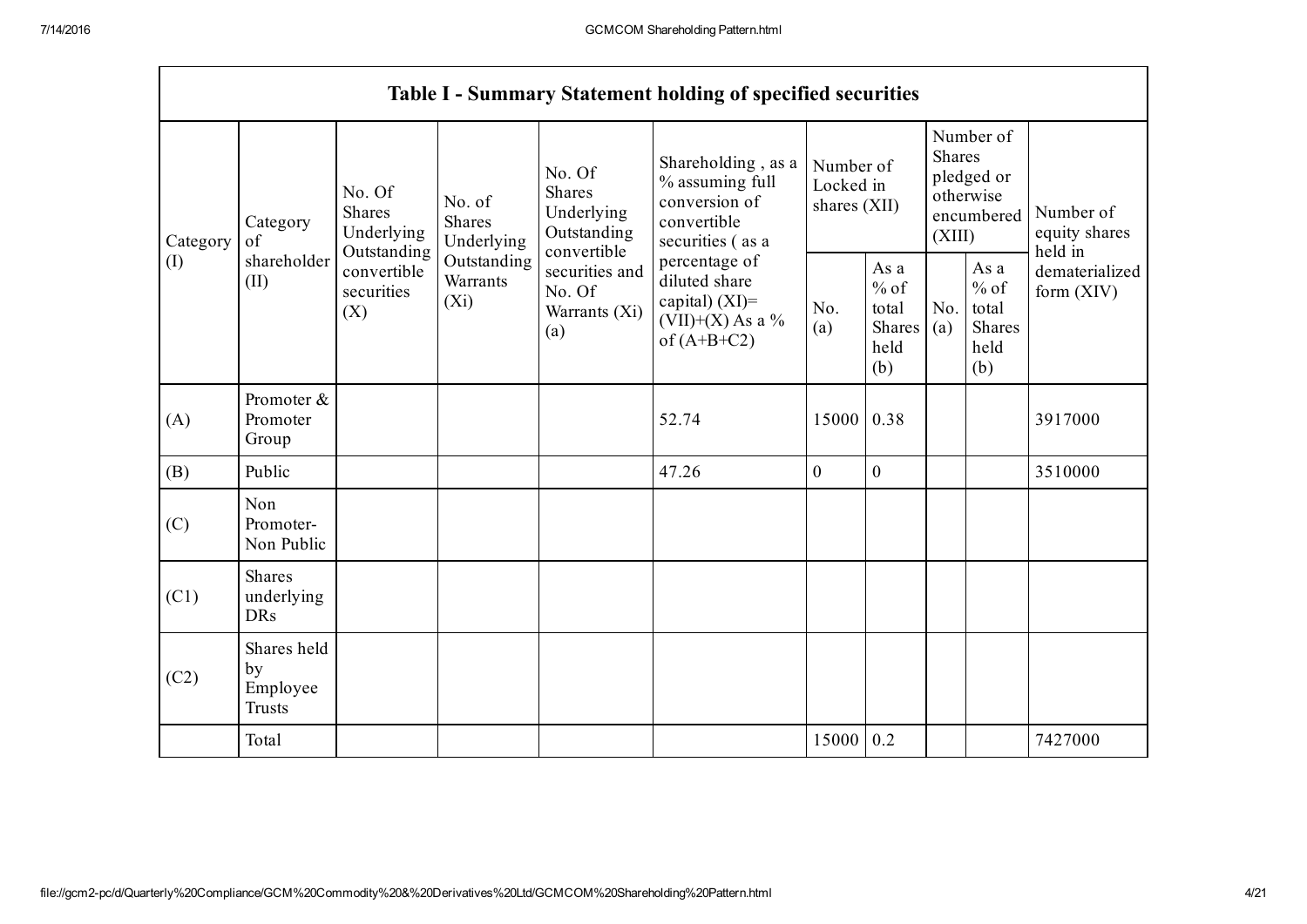|                                                                                             | Table II - Statement showing shareholding pattern of the Promoter and Promoter Group |                         |                                   |                                 |                                                                  |                                                            |                                                                                         |                                                                  |               |               |                                 |
|---------------------------------------------------------------------------------------------|--------------------------------------------------------------------------------------|-------------------------|-----------------------------------|---------------------------------|------------------------------------------------------------------|------------------------------------------------------------|-----------------------------------------------------------------------------------------|------------------------------------------------------------------|---------------|---------------|---------------------------------|
|                                                                                             |                                                                                      |                         |                                   | No.<br><b>Of</b>                | No. Of<br>shares<br>underlying<br>Depository<br>Receipts<br>(VI) | Total<br>nos.                                              | Shareholding<br>as a % of total                                                         | Number of Voting Rights held in<br>each class of securities (IX) |               |               |                                 |
| Sr.                                                                                         | Category & Name<br>of the                                                            | Nos. Of<br>shareholders | No. of<br>fully paid<br>up equity | Partly<br>paid-<br>up           |                                                                  | shares<br>held<br>$(VII) =$<br>$(IV)$ +<br>$(V)$ +<br>(VI) | no. of shares<br>(calculated as<br>per SCRR,<br>1957) (VIII)<br>As a % of<br>$(A+B+C2)$ | No of Voting (XIV) Rights                                        |               |               | Total<br>as a $\%$              |
|                                                                                             | Shareholders (I)                                                                     | (III)                   | shares<br>held $(IV)$             | equity<br>shares<br>held<br>(V) |                                                                  |                                                            |                                                                                         | Class eg:<br>$\boldsymbol{\mathrm{X}}$                           | Class<br>eg:y | Total         | of<br>Total<br>Voting<br>rights |
| $\mathbf{A}$                                                                                | Table II - Statement showing shareholding pattern of the Promoter and Promoter Group |                         |                                   |                                 |                                                                  |                                                            |                                                                                         |                                                                  |               |               |                                 |
| (1)                                                                                         | Indian                                                                               |                         |                                   |                                 |                                                                  |                                                            |                                                                                         |                                                                  |               |               |                                 |
| (a)                                                                                         | Individuals/Hindu<br>undivided Family                                                | $\overline{\mathbf{4}}$ | 670000                            |                                 |                                                                  | 670000                                                     | 9.02                                                                                    | 670000                                                           |               | 670000        | 9.02                            |
| (d)                                                                                         | Any Other<br>(specify)                                                               | 3                       | 3247000                           |                                 |                                                                  | 3247000                                                    | 43.72                                                                                   | 3247000                                                          |               | 3247000       | 43.72                           |
| Sub-Total<br>(A)(1)                                                                         |                                                                                      | 7                       | 3917000                           |                                 |                                                                  | 3917000                                                    | 52.74                                                                                   | 3917000                                                          |               | 3917000       | 52.74                           |
| (2)                                                                                         | Foreign                                                                              |                         |                                   |                                 |                                                                  |                                                            |                                                                                         |                                                                  |               |               |                                 |
| Total<br>Shareholding<br>of Promoter<br>and Promoter<br>Group $(A)=$<br>$(A)(1)+(A)$<br>(2) |                                                                                      | 7                       | 3917000                           |                                 |                                                                  | 3917000                                                    | 52.74                                                                                   | 3917000                                                          |               | 3917000       | 52.74                           |
| $\, {\bf B}$                                                                                | Table III - Statement showing shareholding pattern of the Public shareholder         |                         |                                   |                                 |                                                                  |                                                            |                                                                                         |                                                                  |               |               |                                 |
| (1)                                                                                         | Institutions                                                                         |                         |                                   |                                 |                                                                  |                                                            |                                                                                         |                                                                  |               |               |                                 |
| (3)                                                                                         | Non-institutions                                                                     |                         |                                   |                                 |                                                                  |                                                            |                                                                                         |                                                                  |               |               |                                 |
| (a(i))                                                                                      | Individuals -<br>i.Individual<br>shareholders                                        | 219                     | 1482000                           |                                 |                                                                  | 1482000                                                    | 19.95                                                                                   | 1482000                                                          |               | 1482000 19.95 |                                 |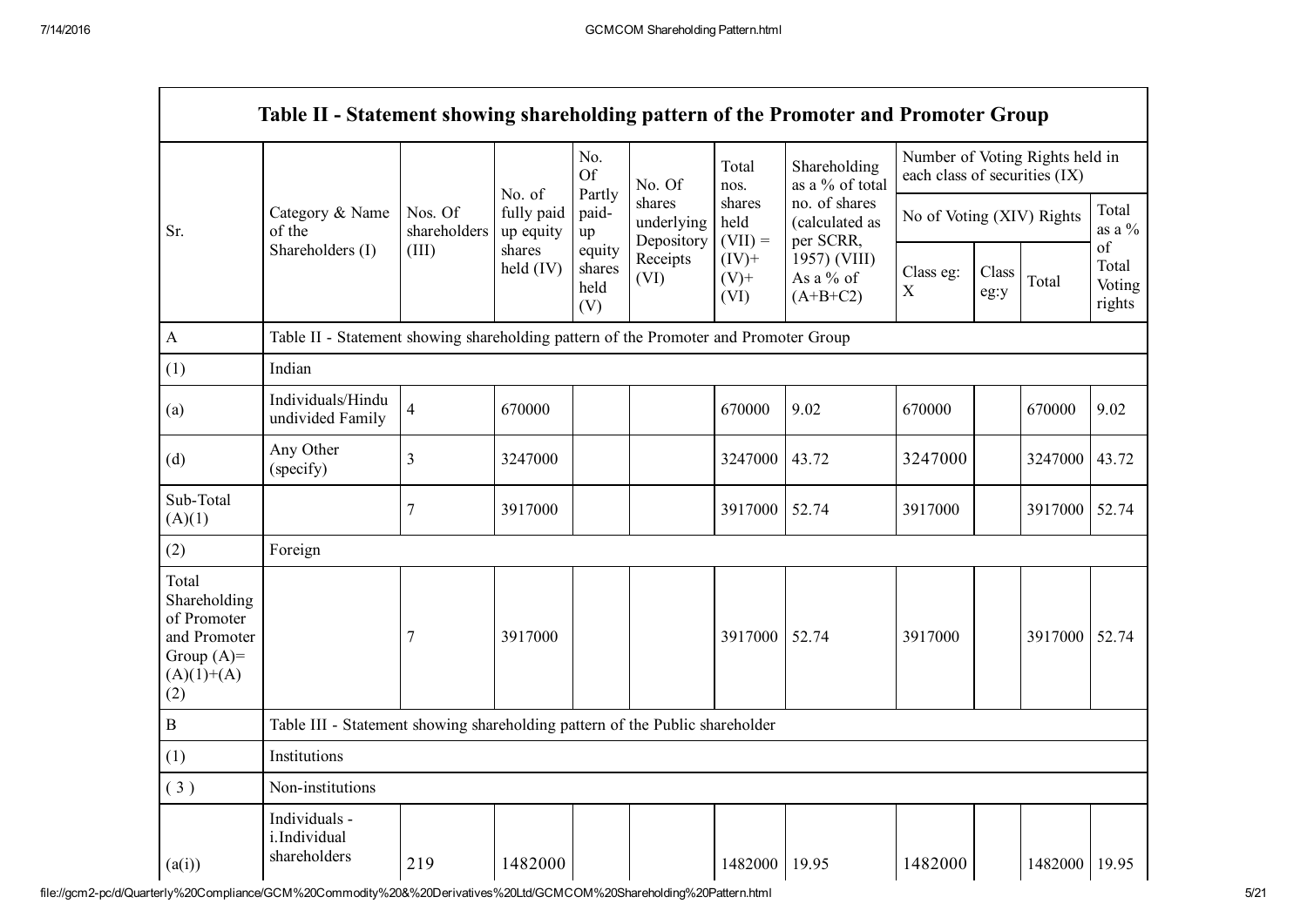|                                                                               | holding nominal<br>share capital up to<br>Rs. 2 lakhs.                                                              |                                                                                               |         |  |  |         |       |         |  |         |       |
|-------------------------------------------------------------------------------|---------------------------------------------------------------------------------------------------------------------|-----------------------------------------------------------------------------------------------|---------|--|--|---------|-------|---------|--|---------|-------|
| (a(ii))                                                                       | Individuals - ii.<br>Individual<br>shareholders<br>holding nominal<br>share capital in<br>excess of Rs. 2<br>lakhs. | 5                                                                                             | 204000  |  |  | 204000  | 2.75  | 204000  |  | 204000  | 2.75  |
| (e)                                                                           | Any Other<br>(specify)                                                                                              | 64                                                                                            | 1824000 |  |  | 1824000 | 24.56 | 1824000 |  | 1824000 | 24.56 |
| Sub-Total<br>(B)(3)                                                           |                                                                                                                     | 288                                                                                           | 3510000 |  |  | 3510000 | 47.26 | 3510000 |  | 3510000 | 47.26 |
| <b>Total Public</b><br>Shareholding<br>$(B)= (B)(1) +$<br>$(B)(2)+(B)$<br>(3) |                                                                                                                     | 288                                                                                           | 3510000 |  |  | 3510000 | 47.26 | 3510000 |  | 3510000 | 47.26 |
| $\mathcal{C}$                                                                 |                                                                                                                     | Table IV - Statement showing shareholding pattern of the Non Promoter- Non Public shareholder |         |  |  |         |       |         |  |         |       |
| Total (<br>$A+B+C2$ )                                                         |                                                                                                                     | 295                                                                                           | 7427000 |  |  | 7427000 | 100   | 7427000 |  | 7427000 | 100   |
| Total<br>$(A+B+C)$                                                            |                                                                                                                     | 295                                                                                           | 7427000 |  |  | 7427000 |       | 7427000 |  | 7427000 | 100   |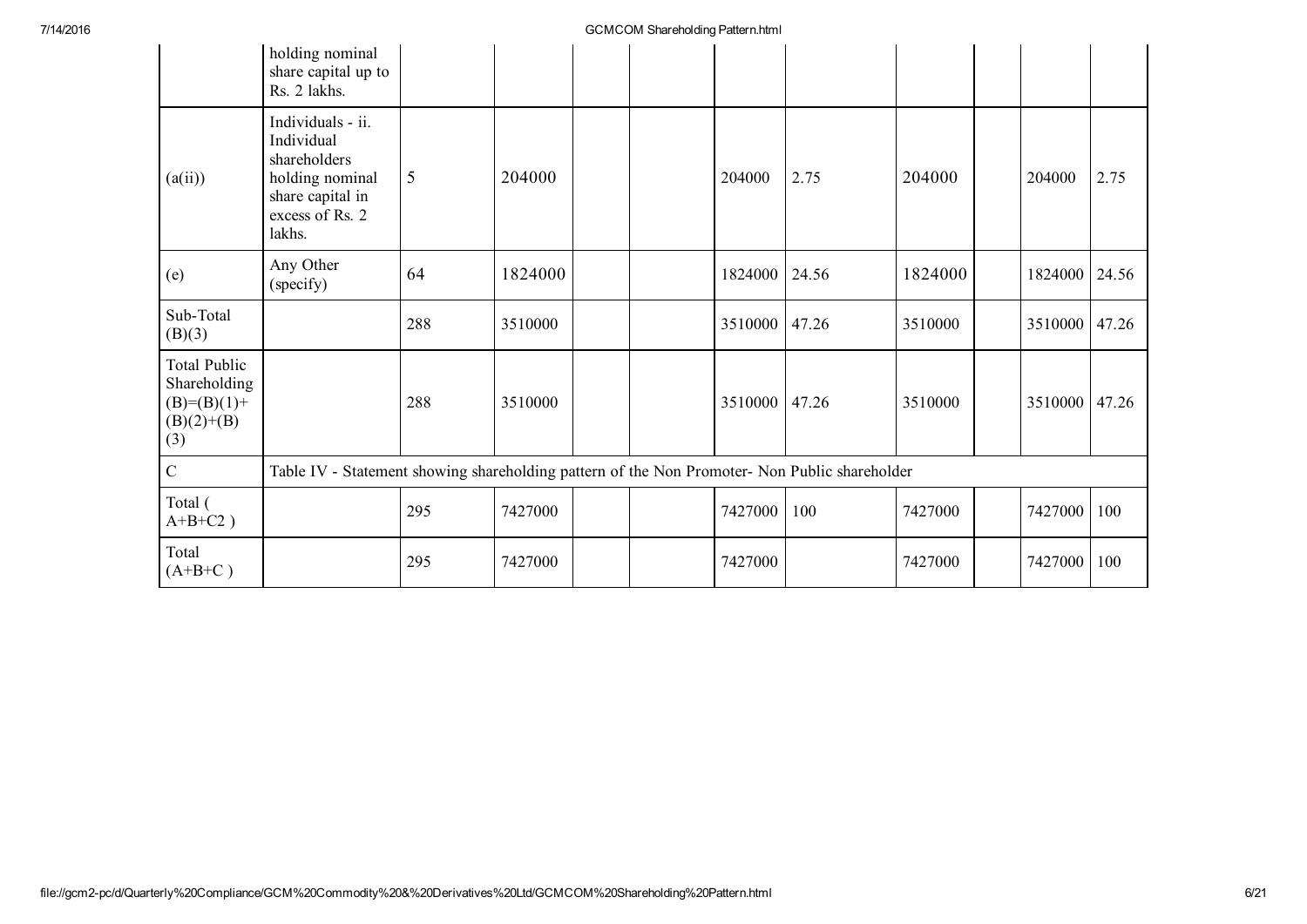|                                                                                         | Table II - Statement showing shareholding pattern of the Promoter and Promoter Group     |                                                                             |                                                                                                               |                                                                                            |                                          |                                                         |                                                                               |                                                  |                                       |  |  |
|-----------------------------------------------------------------------------------------|------------------------------------------------------------------------------------------|-----------------------------------------------------------------------------|---------------------------------------------------------------------------------------------------------------|--------------------------------------------------------------------------------------------|------------------------------------------|---------------------------------------------------------|-------------------------------------------------------------------------------|--------------------------------------------------|---------------------------------------|--|--|
| Sr.                                                                                     | No. Of<br><b>Shares</b><br>Underlying<br>Outstanding<br>convertible<br>securities<br>(X) | No. of<br><b>Shares</b><br>Underlying<br>Outstanding<br>Warrants<br>$(X_i)$ | No. Of Shares<br>Underlying<br>Outstanding<br>convertible<br>securities and<br>No. Of<br>Warrants (Xi)<br>(a) | Shareholding , as a $\%$<br>assuming full<br>conversion of<br>convertible securities (     | Number of<br>Locked in<br>shares $(XII)$ |                                                         | Number of<br><b>Shares</b><br>pledged or<br>otherwise<br>encumbered<br>(XIII) |                                                  | Number of<br>equity shares<br>held in |  |  |
|                                                                                         |                                                                                          |                                                                             |                                                                                                               | as a percentage of<br>diluted share capital)<br>$(XI) = (VII)+(X) As a %$<br>of $(A+B+C2)$ | No.<br>(a)                               | As a<br>$%$ of<br>total<br><b>Shares</b><br>held<br>(b) | No.<br>(a)                                                                    | As a<br>$%$ of<br>total<br>Shares<br>held<br>(b) | dematerialized<br>form (XIV)          |  |  |
| $\mathbf{A}$                                                                            |                                                                                          |                                                                             |                                                                                                               | Table II - Statement showing shareholding pattern of the Promoter and Promoter Group       |                                          |                                                         |                                                                               |                                                  |                                       |  |  |
| (1)                                                                                     | Indian                                                                                   |                                                                             |                                                                                                               |                                                                                            |                                          |                                                         |                                                                               |                                                  |                                       |  |  |
| (a)                                                                                     |                                                                                          |                                                                             |                                                                                                               | 9.02                                                                                       | $\boldsymbol{0}$                         | $\overline{0}$                                          |                                                                               |                                                  | 670000                                |  |  |
| (d)                                                                                     |                                                                                          |                                                                             |                                                                                                               | 43.72                                                                                      | 15000                                    | 0.46                                                    |                                                                               |                                                  | 3247000                               |  |  |
| Sub-Total (A)<br>(1)                                                                    |                                                                                          |                                                                             |                                                                                                               | 52.74                                                                                      | 15000 0.38                               |                                                         |                                                                               |                                                  | 3917000                               |  |  |
| (2)                                                                                     | Foreign                                                                                  |                                                                             |                                                                                                               |                                                                                            |                                          |                                                         |                                                                               |                                                  |                                       |  |  |
| Total<br>Shareholding<br>of Promoter<br>and Promoter<br>Group $(A)=$<br>$(A)(1)+(A)(2)$ |                                                                                          |                                                                             |                                                                                                               | 52.74                                                                                      | 15000 0.38                               |                                                         |                                                                               |                                                  | 3917000                               |  |  |
| $\, {\bf B}$                                                                            |                                                                                          |                                                                             |                                                                                                               | Table III - Statement showing shareholding pattern of the Public shareholder               |                                          |                                                         |                                                                               |                                                  |                                       |  |  |
| (1)                                                                                     | Institutions                                                                             |                                                                             |                                                                                                               |                                                                                            |                                          |                                                         |                                                                               |                                                  |                                       |  |  |
| (3)                                                                                     | Non-institutions                                                                         |                                                                             |                                                                                                               |                                                                                            |                                          |                                                         |                                                                               |                                                  |                                       |  |  |
| (a(i))                                                                                  |                                                                                          |                                                                             |                                                                                                               | 19.95                                                                                      | $\boldsymbol{0}$                         | $\boldsymbol{0}$                                        |                                                                               |                                                  | 1482000                               |  |  |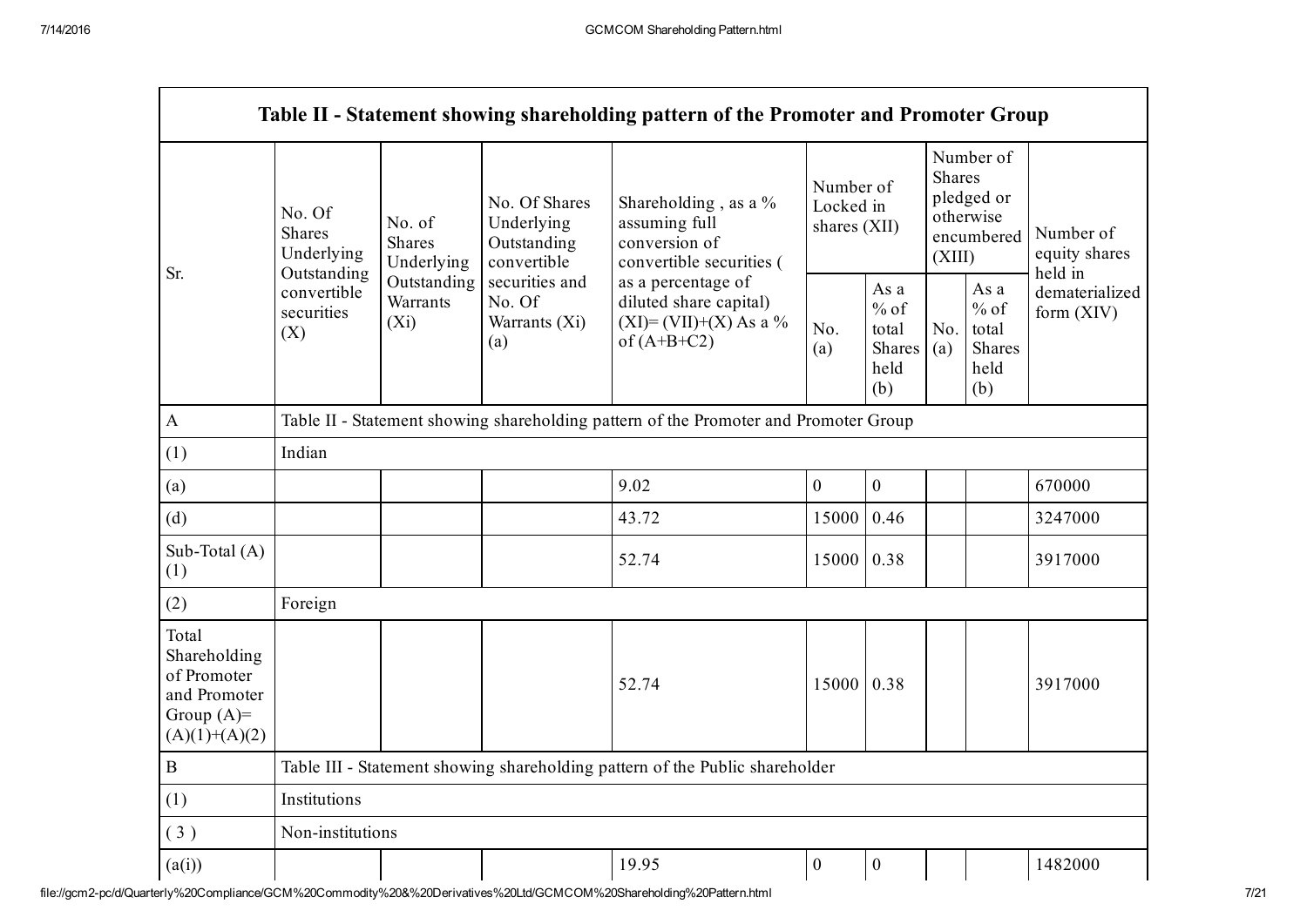| (a(ii))                                                          |  | 2.75                                                                                          | $\mathbf{0}$   | $\boldsymbol{0}$ |  | 204000  |
|------------------------------------------------------------------|--|-----------------------------------------------------------------------------------------------|----------------|------------------|--|---------|
| (e)                                                              |  | 24.56                                                                                         | $\theta$       | $\boldsymbol{0}$ |  | 1824000 |
| Sub-Total $(B)$<br>(3)                                           |  | 47.26                                                                                         | $\theta$       | $\boldsymbol{0}$ |  | 3510000 |
| Total Public<br>Shareholding<br>$(B)=(B)(1)+$<br>$(B)(2)+(B)(3)$ |  | 47.26                                                                                         | $\overline{0}$ | $\boldsymbol{0}$ |  | 3510000 |
| $\mathcal{C}$                                                    |  | Table IV - Statement showing shareholding pattern of the Non Promoter- Non Public shareholder |                |                  |  |         |
| Total (<br>$A+B+C2$ )                                            |  | 100                                                                                           | $15000$ 0.2    |                  |  | 7427000 |
| Total $(A+B+C$                                                   |  |                                                                                               | 15000 0.2      |                  |  | 7427000 |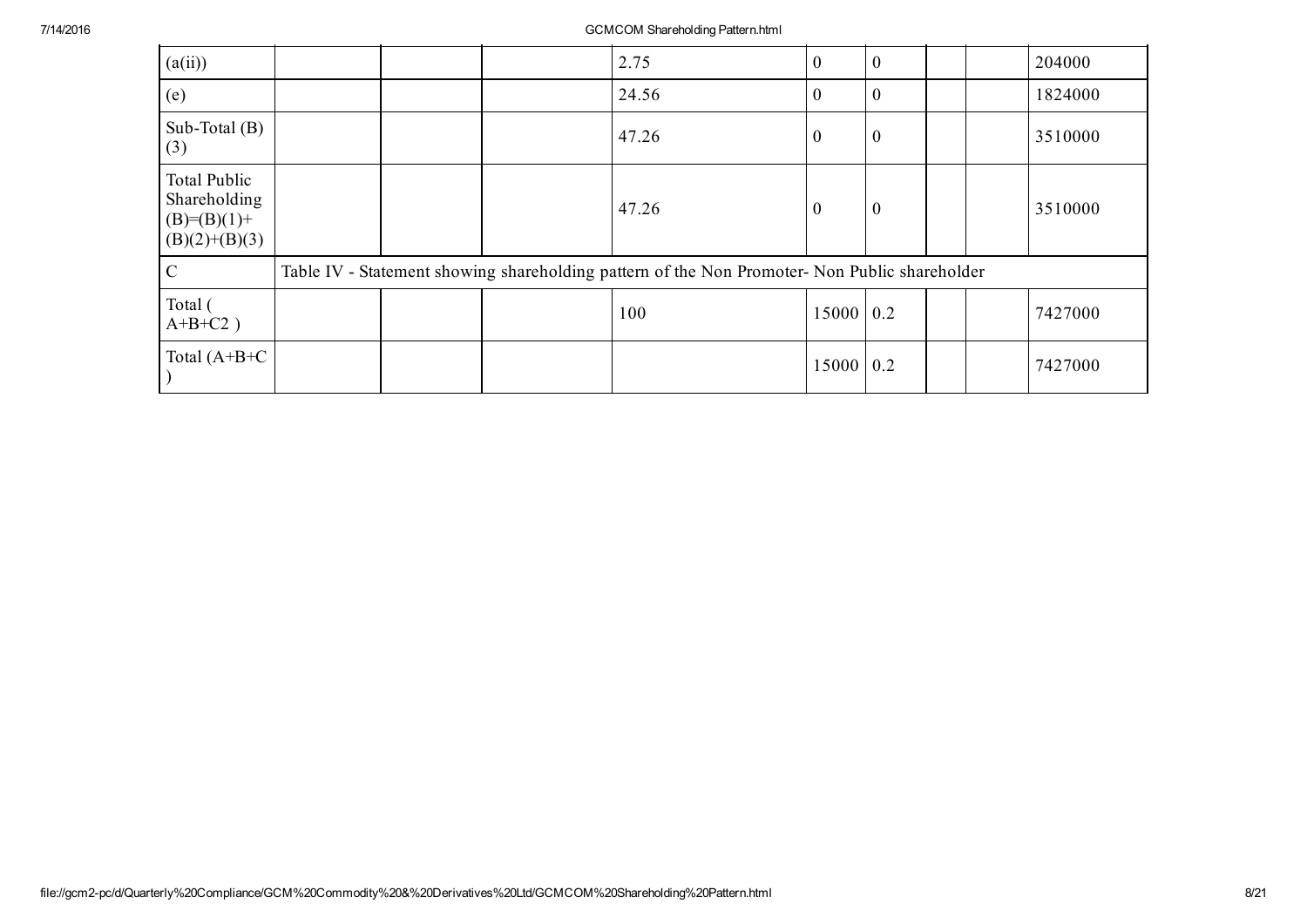| <b>Individuals/Hindu undivided Family</b>                                                                            |                                                               |                    |                   |                   |                       |  |  |  |  |  |
|----------------------------------------------------------------------------------------------------------------------|---------------------------------------------------------------|--------------------|-------------------|-------------------|-----------------------|--|--|--|--|--|
| Searial No.                                                                                                          | $\mathbf{1}$                                                  | $\overline{2}$     | 3                 | $\overline{4}$    |                       |  |  |  |  |  |
| Name of the<br>Shareholders (I)                                                                                      | <b>INDER CHAND BAID</b>                                       | <b>MANISH BAID</b> | <b>SAROJ BAID</b> | <b>SAMIR BAID</b> | Click here to go back |  |  |  |  |  |
| PAN (II)                                                                                                             | ACXPB4769Q                                                    | ADWPB8817D         | AEDPB3177Q        | AEIPB5692K        | Total                 |  |  |  |  |  |
| No. of fully paid<br>up equity shares<br>held (IV)                                                                   | 195000                                                        | 140000             | 195000            | 140000            | 670000                |  |  |  |  |  |
| No. Of Partly<br>paid-up equity<br>shares held (V)                                                                   |                                                               |                    |                   |                   |                       |  |  |  |  |  |
| No. Of shares<br>underlying<br>Depository<br>Receipts (VI)                                                           |                                                               |                    |                   |                   |                       |  |  |  |  |  |
| Total nos. shares<br>held $(VII) = (IV) +$<br>$(V)$ + $(VI)$                                                         | 195000                                                        | 140000             | 195000            | 140000            | 670000                |  |  |  |  |  |
| Shareholding as a<br>% of total no. of<br>shares (calculated<br>as per SCRR,<br>1957) (VIII) As a<br>% of $(A+B+C2)$ | 2.63                                                          | 1.89               | 2.63              | 1.89              | 9.02                  |  |  |  |  |  |
|                                                                                                                      | Number of Voting Rights held in each class of securities (IX) |                    |                   |                   |                       |  |  |  |  |  |
| Class eg: $X$                                                                                                        | 195000                                                        | 140000             | 195000            | 140000            | 670000                |  |  |  |  |  |
| Class eg:y                                                                                                           |                                                               |                    |                   |                   |                       |  |  |  |  |  |
| Total                                                                                                                | 195000                                                        | 140000             | 195000            | 140000            | 670000                |  |  |  |  |  |
| Total as a % of<br>Total Voting rights                                                                               | 2.63                                                          | 1.89               | 2.63              | 1.89              | 9.02                  |  |  |  |  |  |
| No. Of Shares                                                                                                        |                                                               |                    |                   |                   |                       |  |  |  |  |  |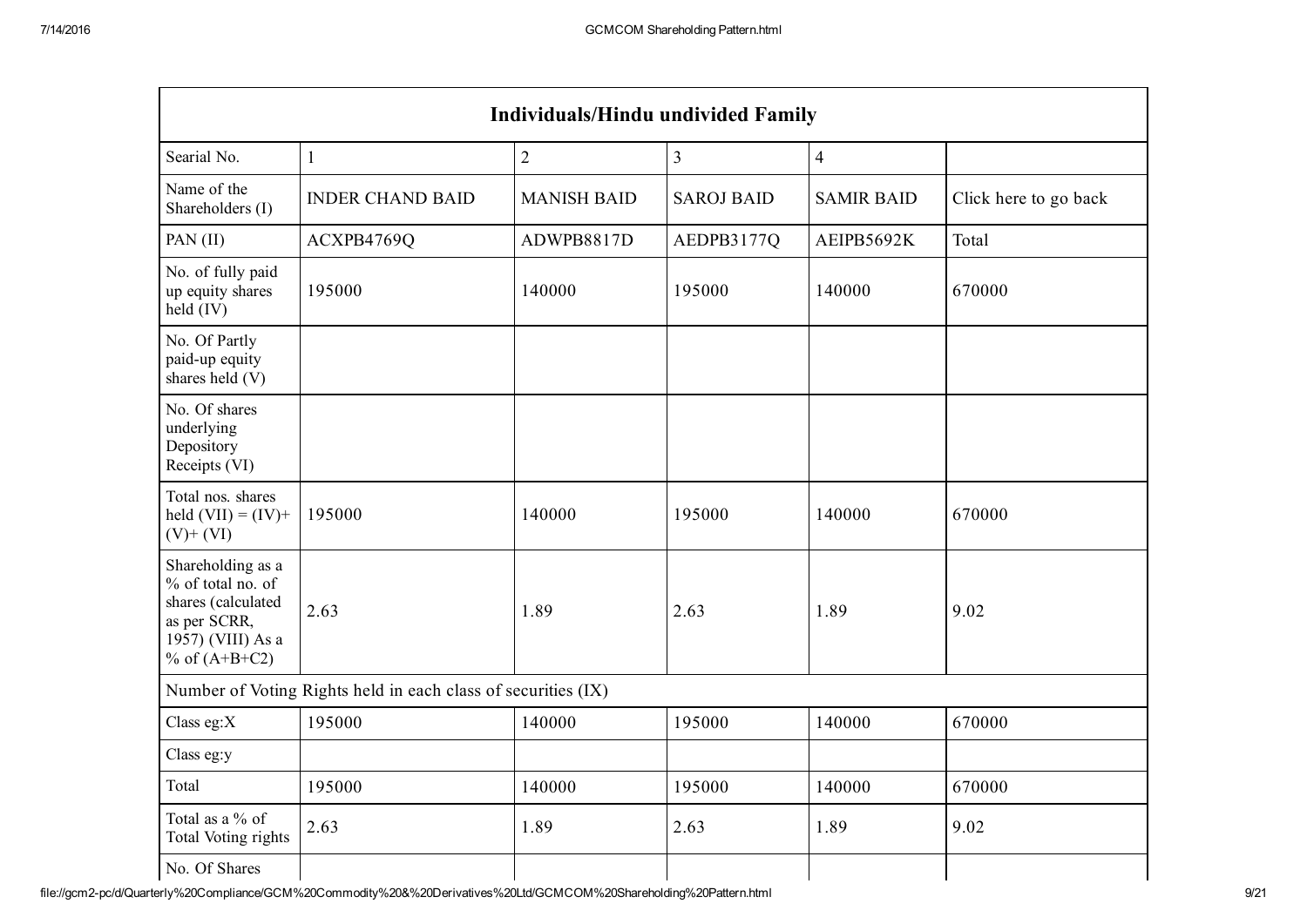| Underlying<br>Outstanding<br>convertible<br>securities $(X)$                                                                                                                                  |                                                         |                  |                  |                  |                  |
|-----------------------------------------------------------------------------------------------------------------------------------------------------------------------------------------------|---------------------------------------------------------|------------------|------------------|------------------|------------------|
| No. of Shares<br>Underlying<br>Outstanding<br>Warrants (Xi)                                                                                                                                   |                                                         |                  |                  |                  |                  |
| No. Of Shares<br>Underlying<br>Outstanding<br>convertible<br>securities and No.<br>Of Warrants (Xi)<br>(a)                                                                                    |                                                         |                  |                  |                  |                  |
| Shareholding, as a<br>% assuming full<br>conversion of<br>convertible<br>securities (as a<br>percentage of<br>diluted share<br>capital) $(XI)$ =<br>$(VII)+(Xi)(a)$ As a<br>$%$ of $(A+B+C2)$ | 2.63                                                    | 1.89             | 2.63             | 1.89             | 9.02             |
| Number of Locked in shares (XII)                                                                                                                                                              |                                                         |                  |                  |                  |                  |
| No. $(a)$                                                                                                                                                                                     | $\overline{0}$                                          | $\boldsymbol{0}$ | $\boldsymbol{0}$ | $\boldsymbol{0}$ | $\boldsymbol{0}$ |
| As a % of total<br>Shares held (b)                                                                                                                                                            | $\overline{0}$                                          | $\boldsymbol{0}$ | $\boldsymbol{0}$ | $\boldsymbol{0}$ | $\boldsymbol{0}$ |
|                                                                                                                                                                                               | Number of Shares pledged or otherwise encumbered (XIII) |                  |                  |                  |                  |
| No. $(a)$                                                                                                                                                                                     |                                                         |                  |                  |                  |                  |
| As a % of total<br>Shares held (b)                                                                                                                                                            |                                                         |                  |                  |                  |                  |
| Number of equity<br>shares held in<br>dematerialized<br>form $(XIV)$                                                                                                                          | 195000                                                  | 140000           | 195000           | 140000           | 670000           |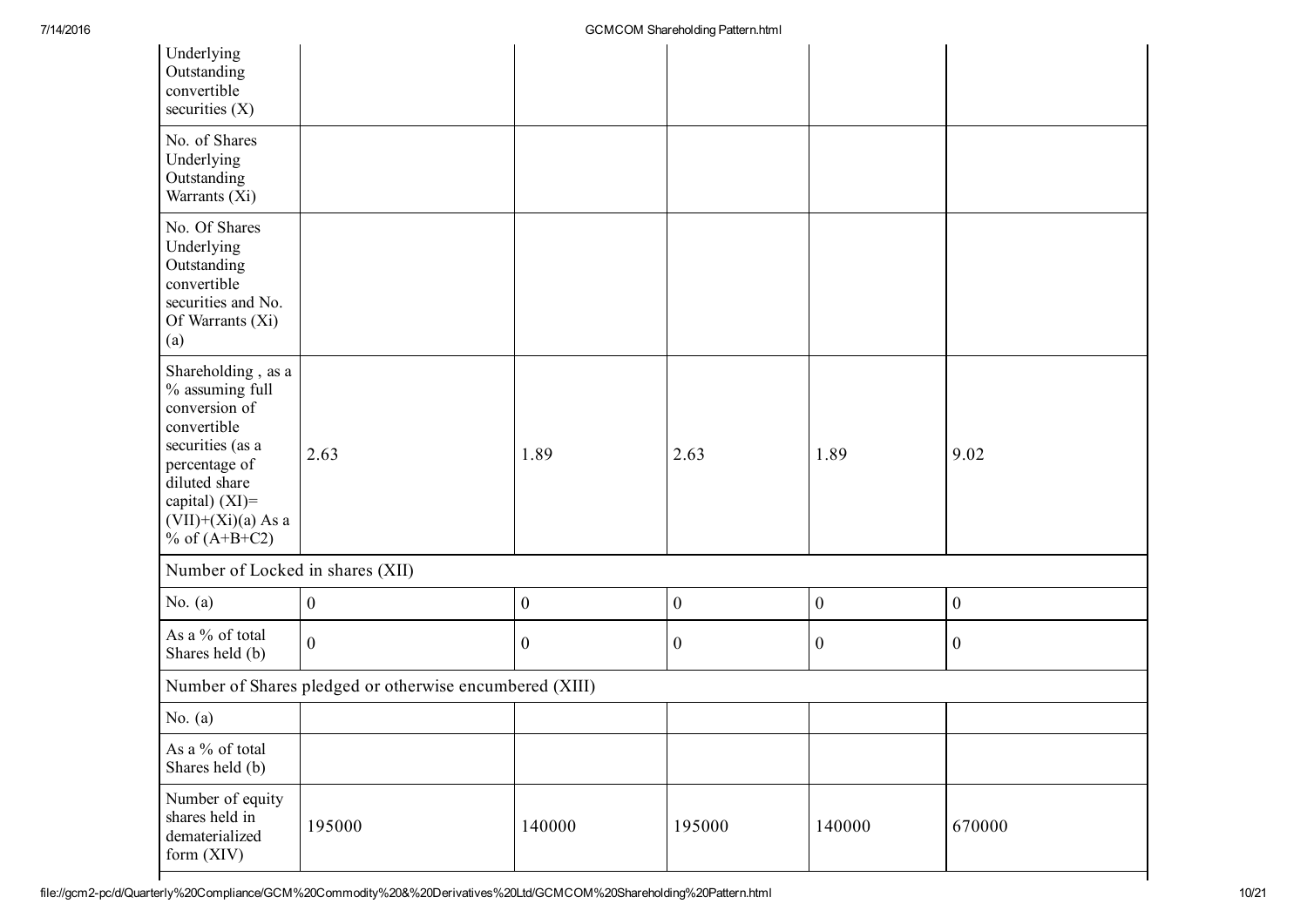| Reason for not providing PAN |  |
|------------------------------|--|
|------------------------------|--|

| Reason for not providing PAN    |  |  |  |  |  |  |  |  |  |
|---------------------------------|--|--|--|--|--|--|--|--|--|
| Reason for not<br>providing PAN |  |  |  |  |  |  |  |  |  |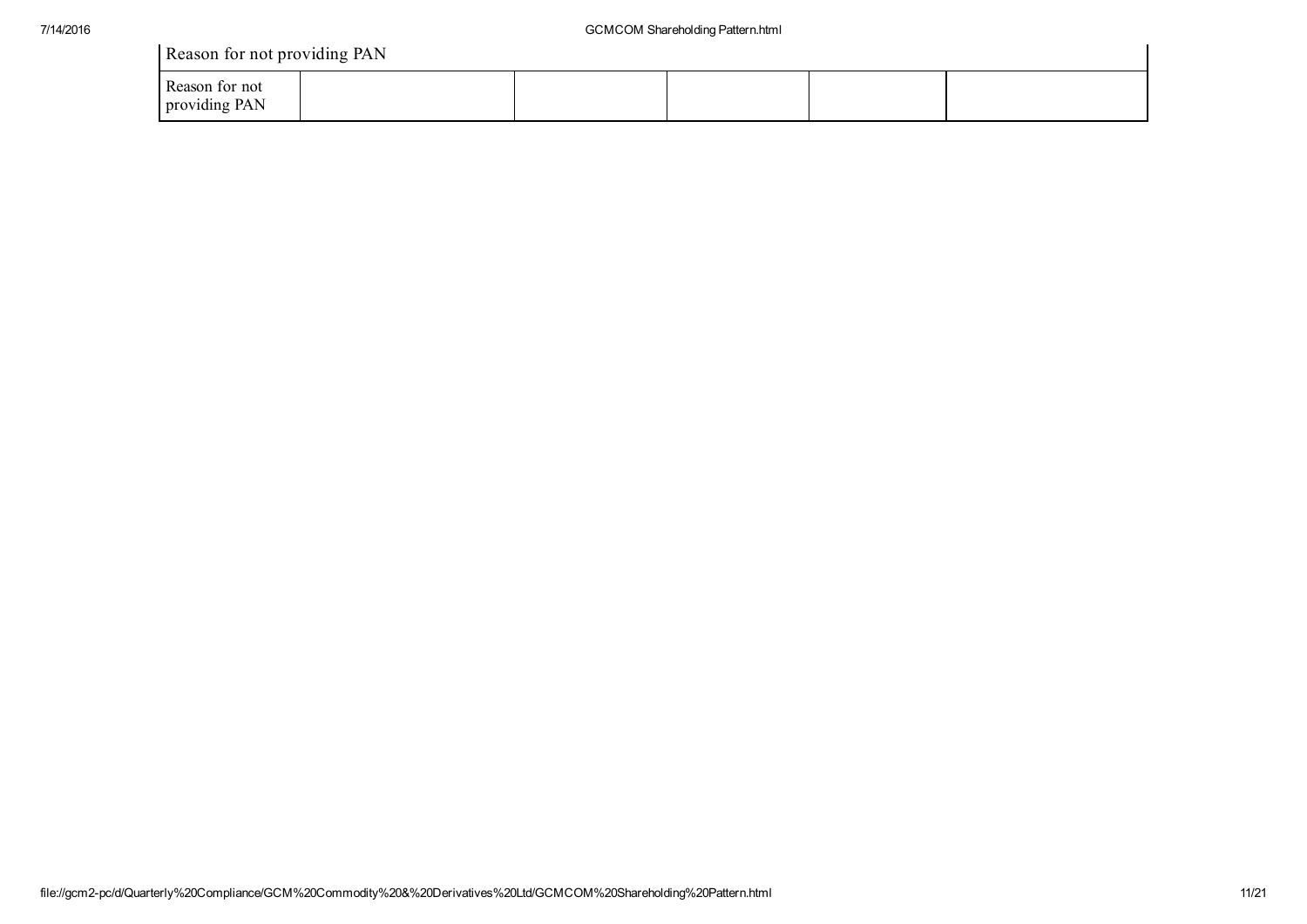| <b>Any Other (specify)</b>                                                                                           |                                                               |                                         |                                      |                          |  |  |
|----------------------------------------------------------------------------------------------------------------------|---------------------------------------------------------------|-----------------------------------------|--------------------------------------|--------------------------|--|--|
| Searial No.                                                                                                          | 1                                                             | $\sqrt{2}$                              | $\overline{3}$                       |                          |  |  |
| Category                                                                                                             | <b>Bodies Corporate</b>                                       | <b>Bodies Corporate</b>                 | <b>Bodies Corporate</b>              | Click here to go<br>back |  |  |
| Name of the<br>Shareholders (I)                                                                                      | <b>GLOBAL CAPITAL MARKET &amp;</b><br><b>INFRASTRUCT</b>      | <b>GCM SECURITIES</b><br><b>LIMITED</b> | <b>CADILLAC VANIJYA</b><br>PVT. LTD. |                          |  |  |
| PAN (II)                                                                                                             | AAACG9360Q                                                    | AABCG1469K                              | AADCC9058N                           | Total                    |  |  |
| No. of the<br>Shareholders (I)                                                                                       | 1                                                             | 1                                       | 1                                    | $\overline{3}$           |  |  |
| No. of fully paid<br>up equity shares<br>held (IV)                                                                   | 600000                                                        | 2625500                                 | 21500                                | 3247000                  |  |  |
| No. Of Partly<br>paid-up equity<br>shares held (V)                                                                   |                                                               |                                         |                                      |                          |  |  |
| No. Of shares<br>underlying<br>Depository<br>Receipts (VI)                                                           |                                                               |                                         |                                      |                          |  |  |
| Total nos. shares<br>held $(VII) = (IV) +$<br>$(V)$ + $(VI)$                                                         | 600000                                                        | 2625500                                 | 21500                                | 3247000                  |  |  |
| Shareholding as a<br>% of total no. of<br>shares (calculated<br>as per SCRR,<br>1957) (VIII) As a<br>% of $(A+B+C2)$ | 8.08                                                          | 35.35                                   | 0.29                                 | 43.72                    |  |  |
|                                                                                                                      | Number of Voting Rights held in each class of securities (IX) |                                         |                                      |                          |  |  |
| Class eg: X                                                                                                          | 600000                                                        | 2625500                                 | 21500                                | 3247000                  |  |  |
|                                                                                                                      |                                                               |                                         |                                      |                          |  |  |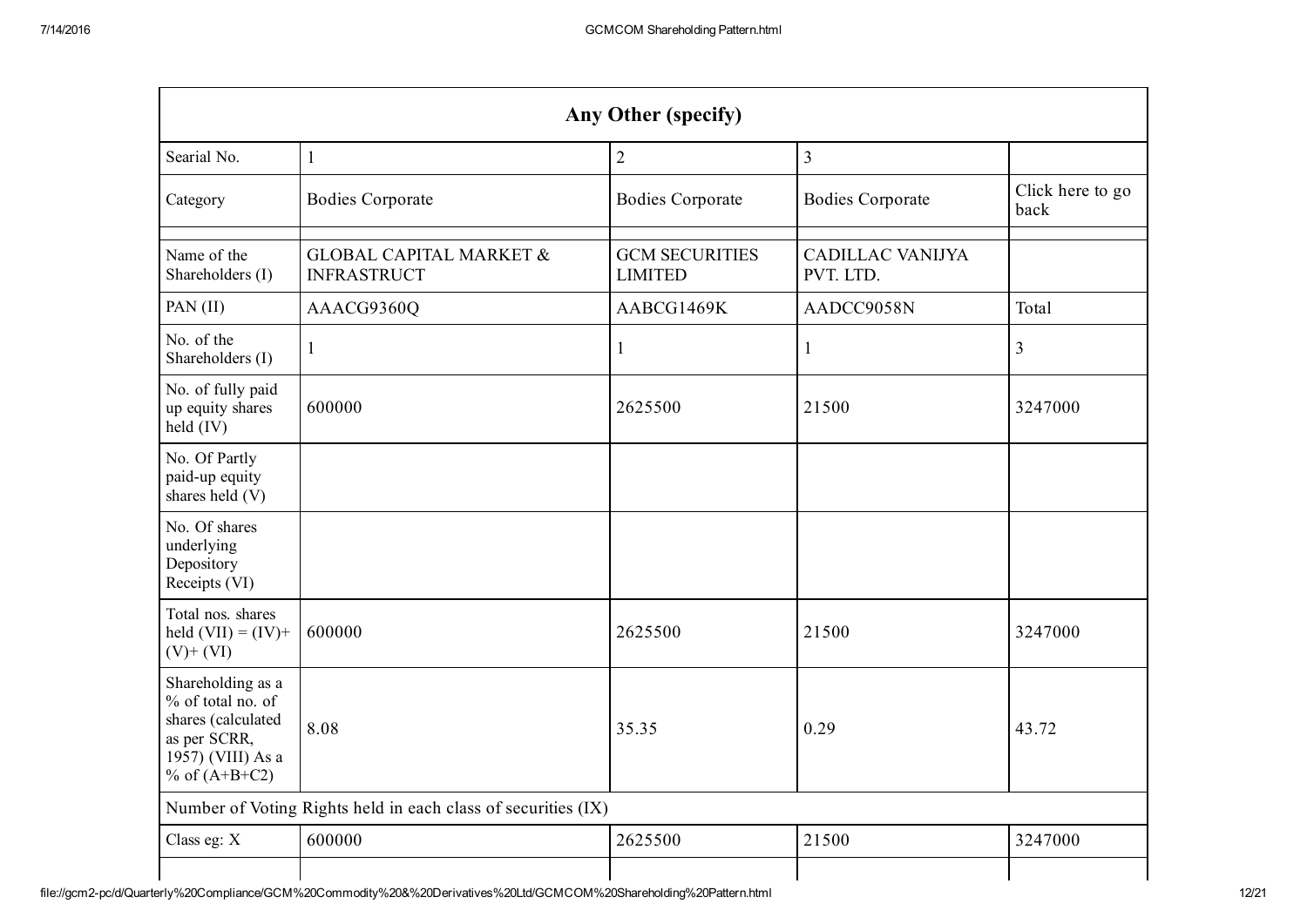| Class eg:y                                                                                                                                                                              |                                                         |         |                  |         |  |  |  |
|-----------------------------------------------------------------------------------------------------------------------------------------------------------------------------------------|---------------------------------------------------------|---------|------------------|---------|--|--|--|
| Total                                                                                                                                                                                   | 600000                                                  | 2625500 | 21500            | 3247000 |  |  |  |
| Total as a % of<br>Total Voting rights                                                                                                                                                  | 8.08                                                    | 35.35   | 0.29             | 43.72   |  |  |  |
| No. Of Shares<br>Underlying<br>Outstanding<br>convertible<br>securities $(X)$                                                                                                           |                                                         |         |                  |         |  |  |  |
| No. of Shares<br>Underlying<br>Outstanding<br>Warrants (Xi)                                                                                                                             |                                                         |         |                  |         |  |  |  |
| No. Of Shares<br>Underlying<br>Outstanding<br>convertible<br>securities and No.<br>Of Warrants (Xi)<br>(a)                                                                              |                                                         |         |                  |         |  |  |  |
| Shareholding, as a<br>% assuming full<br>conversion of<br>convertible<br>securities (as a<br>percentage of<br>diluted share<br>capital) $(XI)$ =<br>$(VII)+(X)$ As a %<br>of $(A+B+C2)$ | 8.08                                                    | 35.35   | 0.29             | 43.72   |  |  |  |
|                                                                                                                                                                                         | Number of Locked in shares (XII)                        |         |                  |         |  |  |  |
| No. $(a)$                                                                                                                                                                               | $\boldsymbol{0}$                                        | 15000   | $\boldsymbol{0}$ | 15000   |  |  |  |
| As a % of total<br>Shares held (b)                                                                                                                                                      | $\boldsymbol{0}$                                        | 0.57    | $\boldsymbol{0}$ | 0.46    |  |  |  |
|                                                                                                                                                                                         | Number of Shares pledged or otherwise encumbered (XIII) |         |                  |         |  |  |  |
| No. $(a)$                                                                                                                                                                               |                                                         |         |                  |         |  |  |  |
|                                                                                                                                                                                         |                                                         |         |                  |         |  |  |  |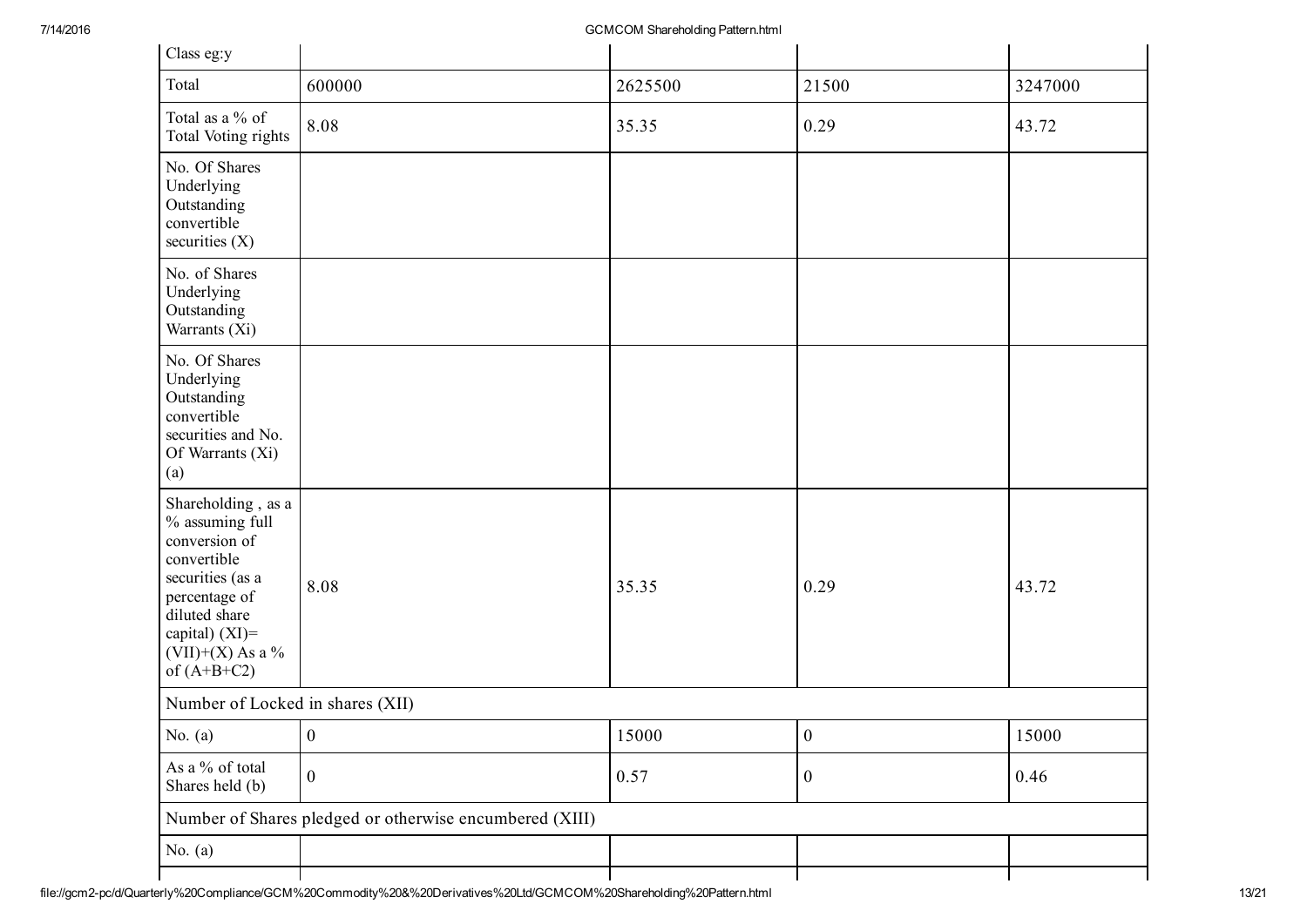| As a % of total<br>Shares held (b)                                   |        |         |       |         |
|----------------------------------------------------------------------|--------|---------|-------|---------|
| Number of equity<br>shares held in<br>dematerialized<br>form $(XIV)$ | 600000 | 2625500 | 21500 | 3247000 |
| Reason for not<br>providing PAN                                      |        |         |       |         |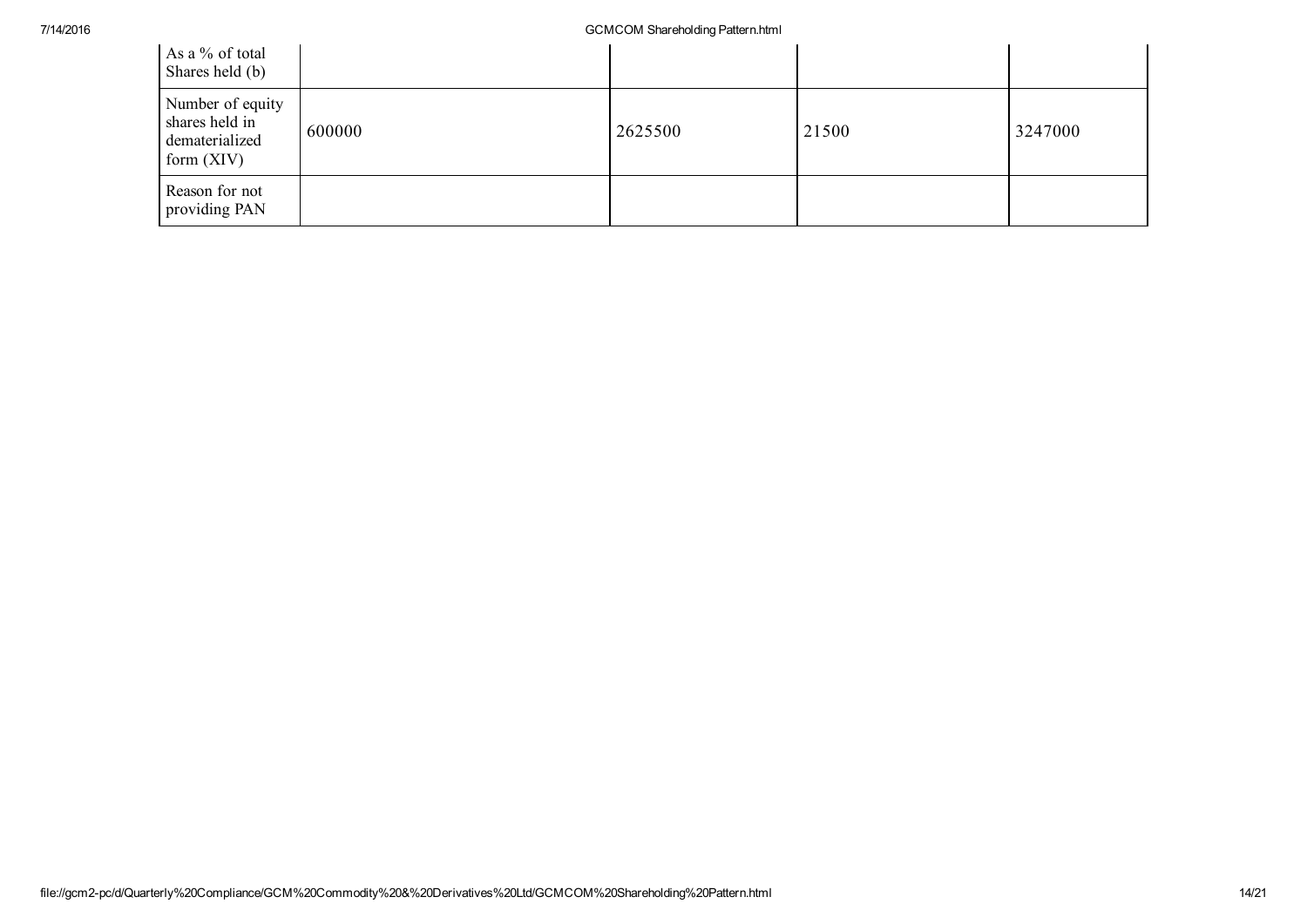| <b>Any Other (specify)</b>                                                                        |            |                     |                                                                           |                                                                         |                                                            |                                                       |                                                                     |
|---------------------------------------------------------------------------------------------------|------------|---------------------|---------------------------------------------------------------------------|-------------------------------------------------------------------------|------------------------------------------------------------|-------------------------------------------------------|---------------------------------------------------------------------|
| Searial No.                                                                                       |            | $\overline{2}$      | $\overline{3}$                                                            | $\overline{4}$                                                          | 5                                                          | 6                                                     | $\overline{7}$                                                      |
| Category                                                                                          | <b>HUF</b> | Clearing<br>Members | <b>Bodies Corporate</b>                                                   | <b>Bodies</b><br>Corporate                                              | <b>Bodies Corporate</b>                                    | <b>Bodies</b><br>Corporate                            | <b>Bodies</b><br>Corporate                                          |
| Category / More<br>than 1 percentage                                                              | Category   | Category            | More than 1<br>percentage of<br>shareholding                              | More than 1<br>percentage of<br>shareholding                            | More than 1<br>percentage of<br>shareholding               | More than 1<br>percentage of<br>shareholding          | More than 1<br>percentage of<br>shareholding                        |
| Name of the<br>Shareholders (I)                                                                   |            |                     | <b>DHANRASHI</b><br><b>PROMOTERS</b><br><b>PRAIVATE</b><br><b>LIMITED</b> | <b>TARASHAKTI</b><br><b>TRADING</b><br><b>PRIVATE</b><br><b>LIMITED</b> | <b>GOLDENSIGHT</b><br><b>COMMOTRADE</b><br>PRIVATE LIMITED | <b>VENERAIT</b><br><b>MARKETING</b><br><b>PVT LTD</b> | <b>PETUNIA</b><br><b>TRADES</b><br><b>PRIVATE</b><br><b>LIMITED</b> |
| PAN (II)                                                                                          |            |                     | AAECD5565G                                                                | AAECT1505E                                                              | AAFCG6723L                                                 | AAFCV0237L                                            | AAGCP4719E                                                          |
| No. of the<br>Shareholders (I)                                                                    | 31         | $\overline{2}$      | 1                                                                         | $\mathbf{1}$                                                            |                                                            | $\mathbf{1}$                                          | $\mathbf{1}$                                                        |
| No. of fully paid<br>up equity shares<br>held (IV)                                                | 198000     | 18000               | 210000                                                                    | 96000                                                                   | 150000                                                     | 114000                                                | 312000                                                              |
| No. Of Partly<br>paid-up equity<br>shares held (V)                                                |            |                     |                                                                           |                                                                         |                                                            |                                                       |                                                                     |
| No. Of shares<br>underlying<br>Depository<br>Receipts (VI)                                        |            |                     |                                                                           |                                                                         |                                                            |                                                       |                                                                     |
| Total nos. shares<br>held $(VII) = (IV) +$<br>$(V)$ + $(VI)$                                      | 198000     | 18000               | 210000                                                                    | 96000                                                                   | 150000                                                     | 114000                                                | 312000                                                              |
| Shareholding as a<br>% of total no. of<br>shares (calculated<br>as per SCRR,<br>1957) (VIII) As a | 2.67       | 0.24                | 2.83                                                                      | 1.29                                                                    | 2.02                                                       | 1.53                                                  | 4.2                                                                 |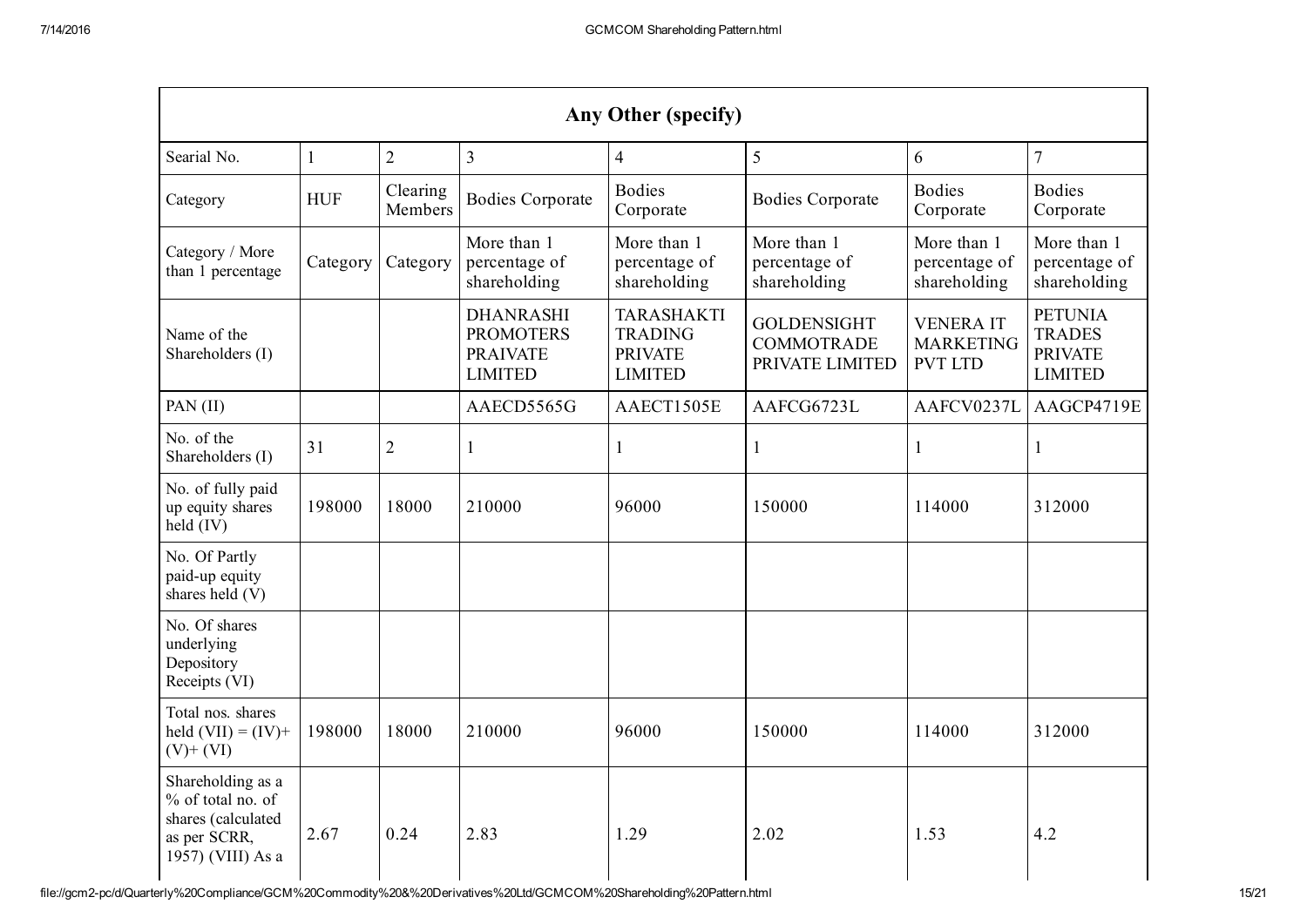| $%$ of (A+B+C2)                                                                                                                                                                      |              |                  |              |                  |                |                  |                  |
|--------------------------------------------------------------------------------------------------------------------------------------------------------------------------------------|--------------|------------------|--------------|------------------|----------------|------------------|------------------|
| Number of Voting Rights held in each class of securities (IX)                                                                                                                        |              |                  |              |                  |                |                  |                  |
| Class eg: X                                                                                                                                                                          | 198000       | 18000            | 210000       | 96000            | 150000         | 114000           | 312000           |
| Class eg:y                                                                                                                                                                           |              |                  |              |                  |                |                  |                  |
| Total                                                                                                                                                                                | 198000       | 18000            | 210000       | 96000            | 150000         | 114000           | 312000           |
| Total as a % of<br>Total Voting rights                                                                                                                                               | 2.67         | 0.24             | 2.83         | 1.29             | 2.02           | 1.53             | 4.2              |
| No. Of Shares<br>Underlying<br>Outstanding<br>convertible<br>securities $(X)$                                                                                                        |              |                  |              |                  |                |                  |                  |
| No. of Shares<br>Underlying<br>Outstanding<br>Warrants (Xi)                                                                                                                          |              |                  |              |                  |                |                  |                  |
| No. Of Shares<br>Underlying<br>Outstanding<br>convertible<br>securities and No.<br>Of Warrants (Xi)<br>(a)                                                                           |              |                  |              |                  |                |                  |                  |
| Shareholding, as a<br>% assuming full<br>conversion of<br>convertible<br>securities (as a<br>percentage of<br>diluted share<br>capital) (XI)=<br>$(VII)+(X)$ As a %<br>of $(A+B+C2)$ | 2.67         | 0.24             | 2.83         | 1.29             | 2.02           | 1.53             | 4.2              |
| Number of Locked in shares (XII)                                                                                                                                                     |              |                  |              |                  |                |                  |                  |
| No. $(a)$                                                                                                                                                                            | $\mathbf{0}$ | $\boldsymbol{0}$ | $\mathbf{0}$ | $\boldsymbol{0}$ | $\overline{0}$ | $\boldsymbol{0}$ | $\boldsymbol{0}$ |
| As a % of total                                                                                                                                                                      |              |                  |              |                  |                |                  |                  |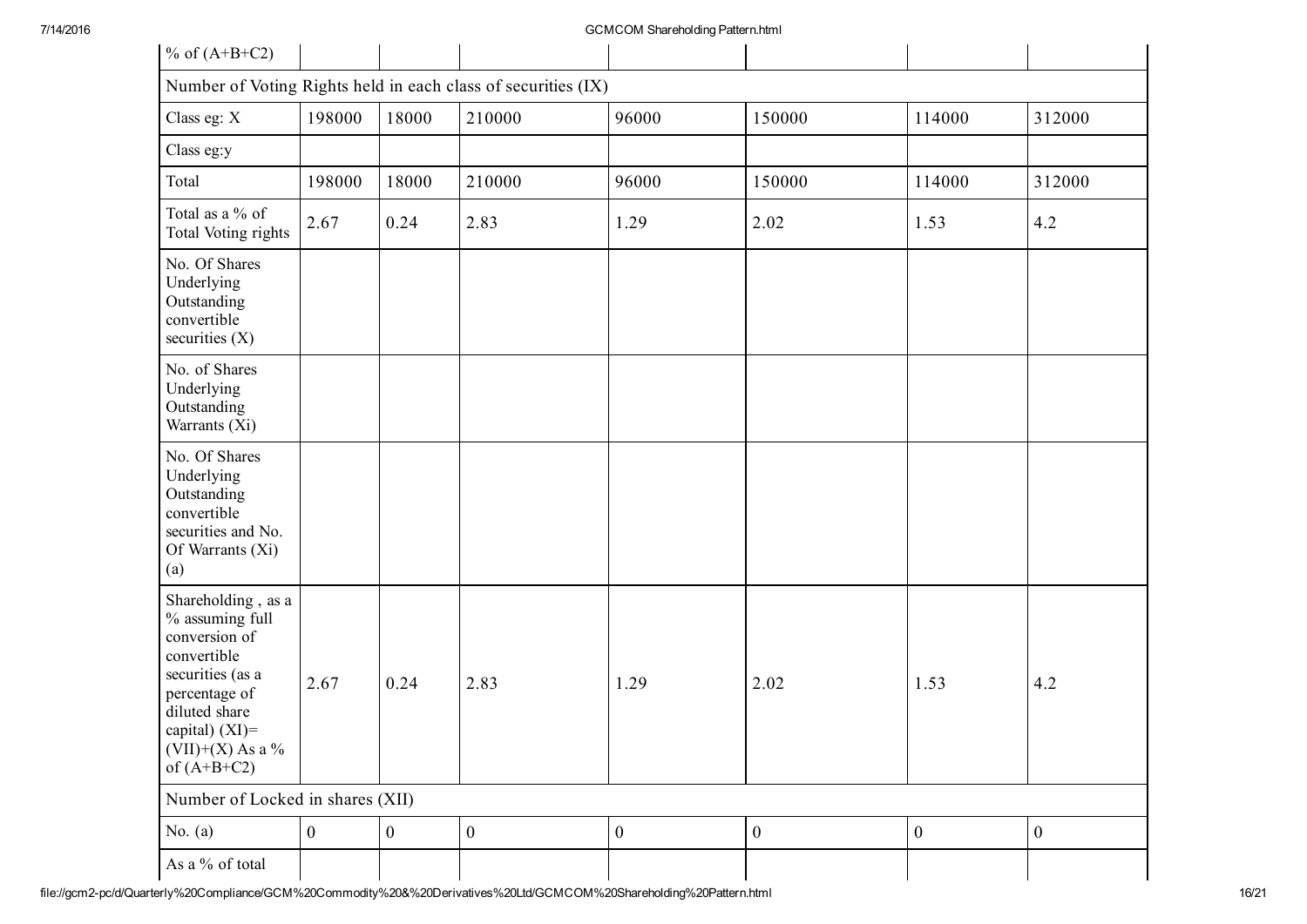| Shares held (b)                                                      | $\overline{0}$ |       | V        | $\boldsymbol{0}$ |        |        |        |
|----------------------------------------------------------------------|----------------|-------|----------|------------------|--------|--------|--------|
| Number of equity<br>shares held in<br>dematerialized<br>form $(XIV)$ | 198000         | 18000 | $\theta$ | 96000            | 150000 | 114000 | 312000 |
| Reason for not providing PAN                                         |                |       |          |                  |        |        |        |
| Reason for not<br>providing PAN                                      |                |       |          |                  |        |        |        |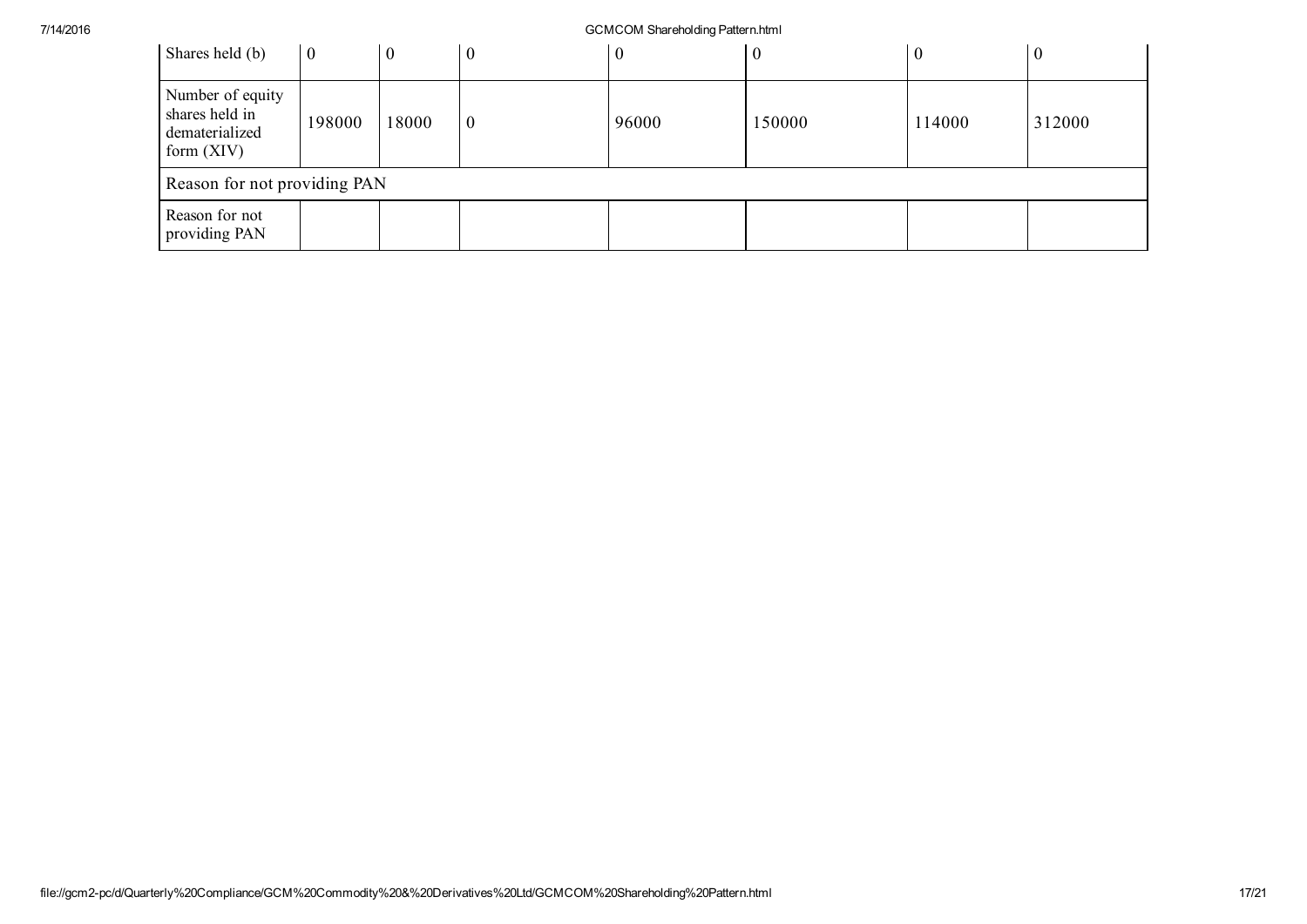| <b>Any Other (specify)</b>                                    |                         |                       |  |  |  |  |
|---------------------------------------------------------------|-------------------------|-----------------------|--|--|--|--|
| 8                                                             | 9                       |                       |  |  |  |  |
| <b>Bodies Corporate</b>                                       | <b>Bodies Corporate</b> |                       |  |  |  |  |
| More than 1 percentage of shareholding                        | Category                |                       |  |  |  |  |
| SIDHIVINAYAK BROKING LIMITED                                  |                         | Click here to go back |  |  |  |  |
| AASCS0948J                                                    |                         | Total                 |  |  |  |  |
| 1                                                             | 31                      | 64                    |  |  |  |  |
| 156000                                                        | 1608000                 | 1824000               |  |  |  |  |
|                                                               |                         |                       |  |  |  |  |
|                                                               |                         |                       |  |  |  |  |
| 156000                                                        | 1608000                 | 1824000               |  |  |  |  |
| 2.1                                                           | 21.65                   | 24.56                 |  |  |  |  |
| Number of Voting Rights held in each class of securities (IX) |                         |                       |  |  |  |  |
| 156000                                                        | 1608000                 | 1824000               |  |  |  |  |
|                                                               |                         |                       |  |  |  |  |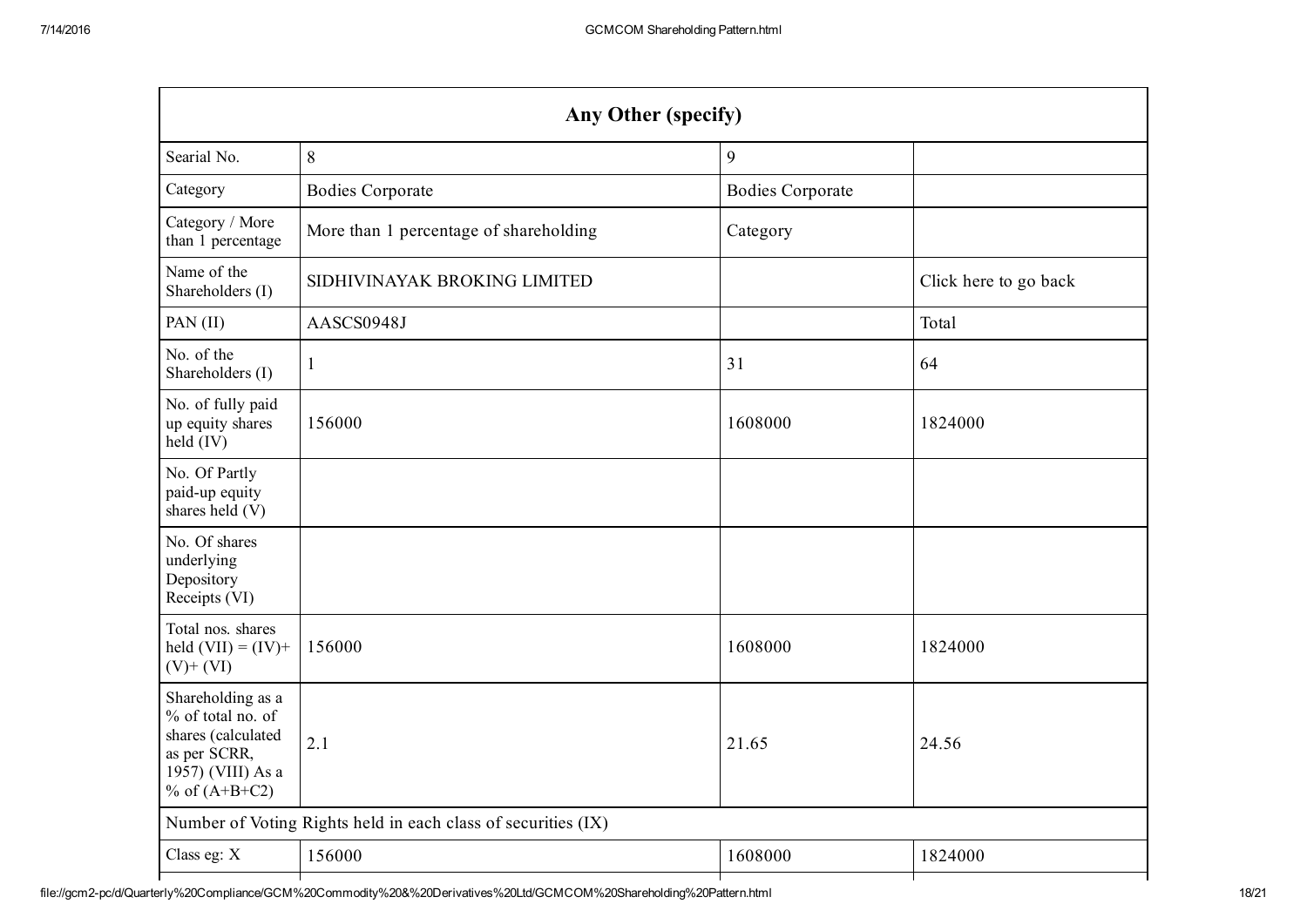| Class eg:y                                                                                                                                                                              |                  |                  |                  |  |  |
|-----------------------------------------------------------------------------------------------------------------------------------------------------------------------------------------|------------------|------------------|------------------|--|--|
| Total                                                                                                                                                                                   | 156000           | 1608000          | 1824000          |  |  |
| Total as a % of<br>Total Voting rights                                                                                                                                                  | 2.1              | 21.65            | 24.56            |  |  |
| No. Of Shares<br>Underlying<br>Outstanding<br>convertible<br>securities $(X)$                                                                                                           |                  |                  |                  |  |  |
| No. of Shares<br>Underlying<br>Outstanding<br>Warrants (Xi)                                                                                                                             |                  |                  |                  |  |  |
| No. Of Shares<br>Underlying<br>Outstanding<br>convertible<br>securities and No.<br>Of Warrants (Xi)<br>(a)                                                                              |                  |                  |                  |  |  |
| Shareholding, as a<br>% assuming full<br>conversion of<br>convertible<br>securities (as a<br>percentage of<br>diluted share<br>capital) $(XI)$ =<br>$(VII)+(X)$ As a %<br>of $(A+B+C2)$ | 2.1              | 21.65            | 24.56            |  |  |
| Number of Locked in shares (XII)                                                                                                                                                        |                  |                  |                  |  |  |
| No. $(a)$                                                                                                                                                                               | $\overline{0}$   | $\boldsymbol{0}$ | $\mathbf{0}$     |  |  |
| As a % of total<br>Shares held (b)                                                                                                                                                      | $\boldsymbol{0}$ | $\boldsymbol{0}$ | $\boldsymbol{0}$ |  |  |
| Number of equity<br>shares held in<br>dematerialized                                                                                                                                    | 156000           | 1608000          | 1824000          |  |  |